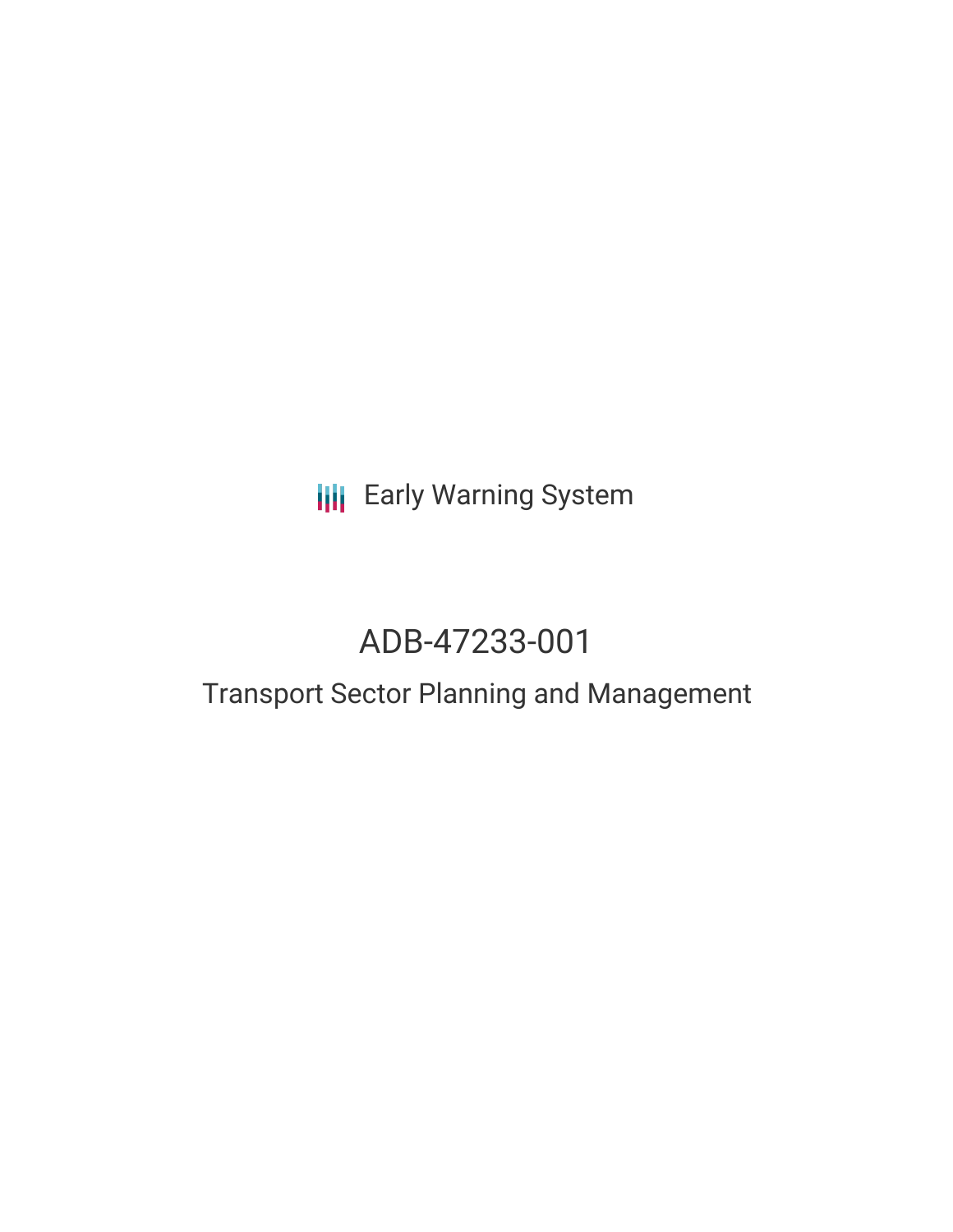

#### **Quick Facts**

| <b>Countries</b>               | Fiji                                    |
|--------------------------------|-----------------------------------------|
| <b>Financial Institutions</b>  | Asian Development Bank (ADB)            |
| <b>Status</b>                  | Canceled                                |
| <b>Bank Risk Rating</b>        | U                                       |
| <b>Voting Date</b>             | 2013-11-25                              |
| <b>Borrower</b>                | Government of Fiji, Ministry of Economy |
| <b>Sectors</b>                 | Transport                               |
| <b>Investment Type(s)</b>      | <b>Advisory Services</b>                |
| <b>Investment Amount (USD)</b> | \$0.80 million                          |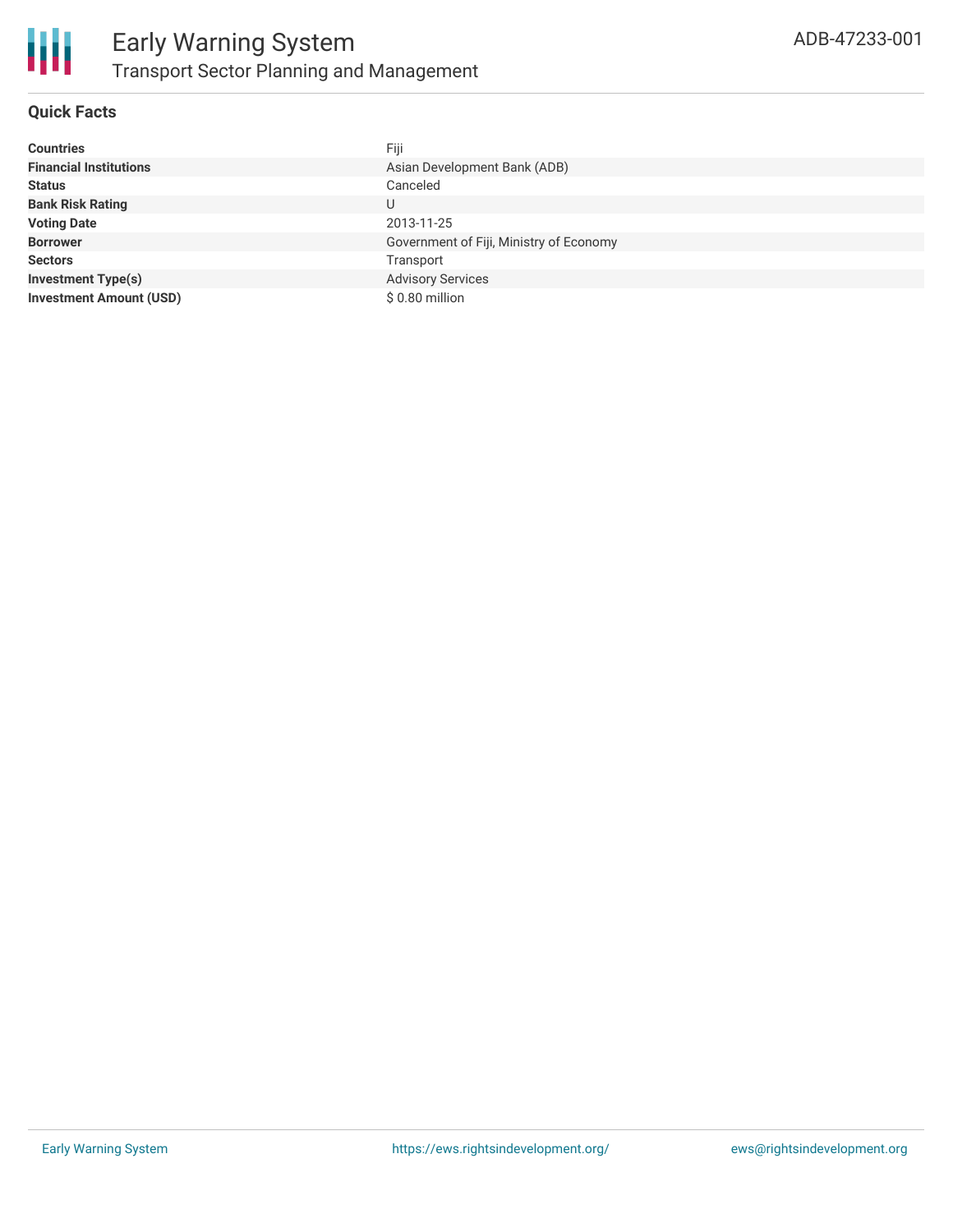

#### **Project Description**

According to ADB website, the TA will support the Government of Fiji to update its 20 year FNTSP covering road, maritime, and air transport subsectors, and intermodal links. The FRA will have a 10 year road transport investment plan to compliment the FNTSP. The investment plan is expected to be approved in August 2013. The TA will identify possible partnerships with development partners to reengage with Fiji's transport sector, including Australian Agency for International for Development, New Zealand, and World Bank.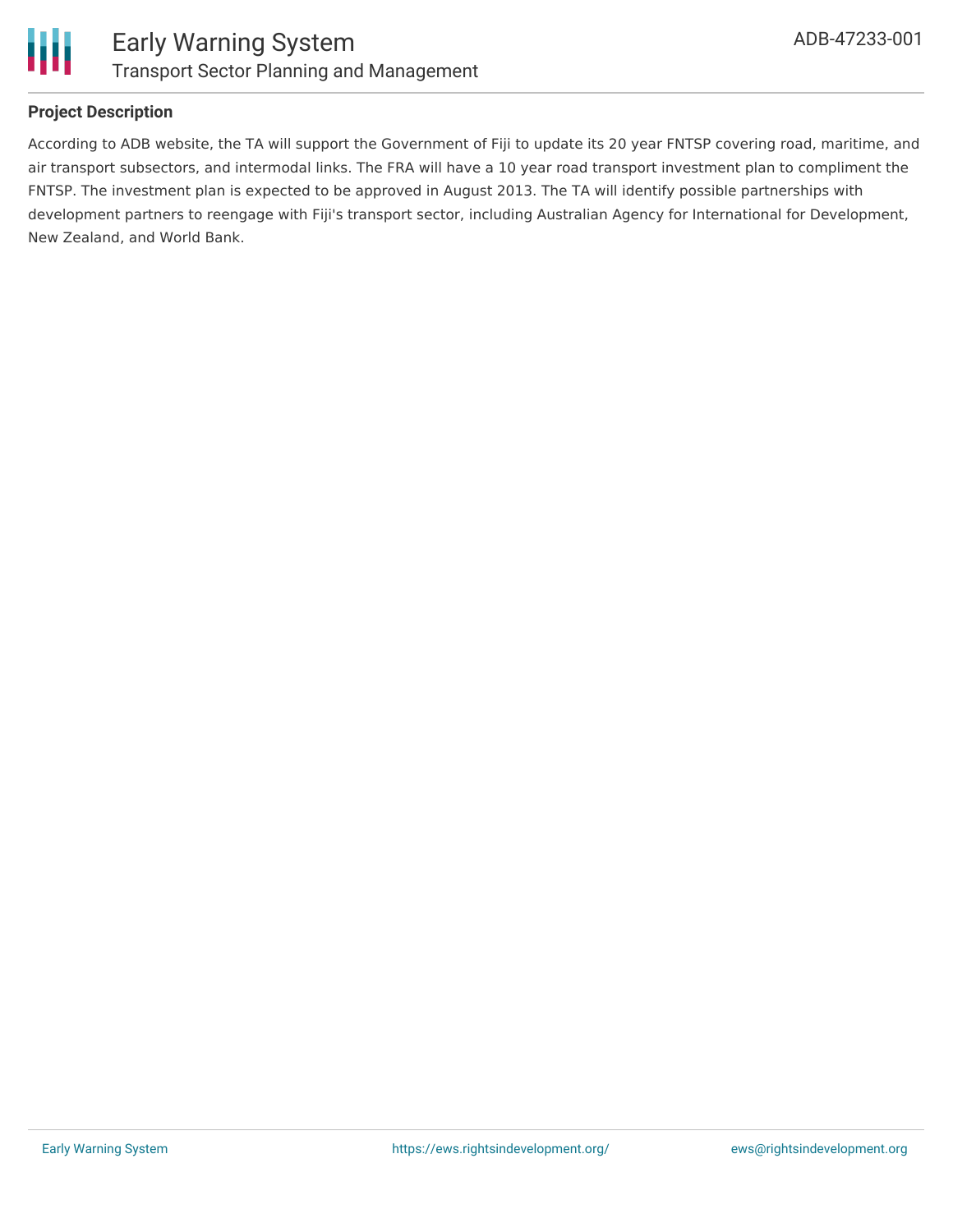

### Early Warning System Transport Sector Planning and Management

#### **Investment Description**

Asian Development Bank (ADB)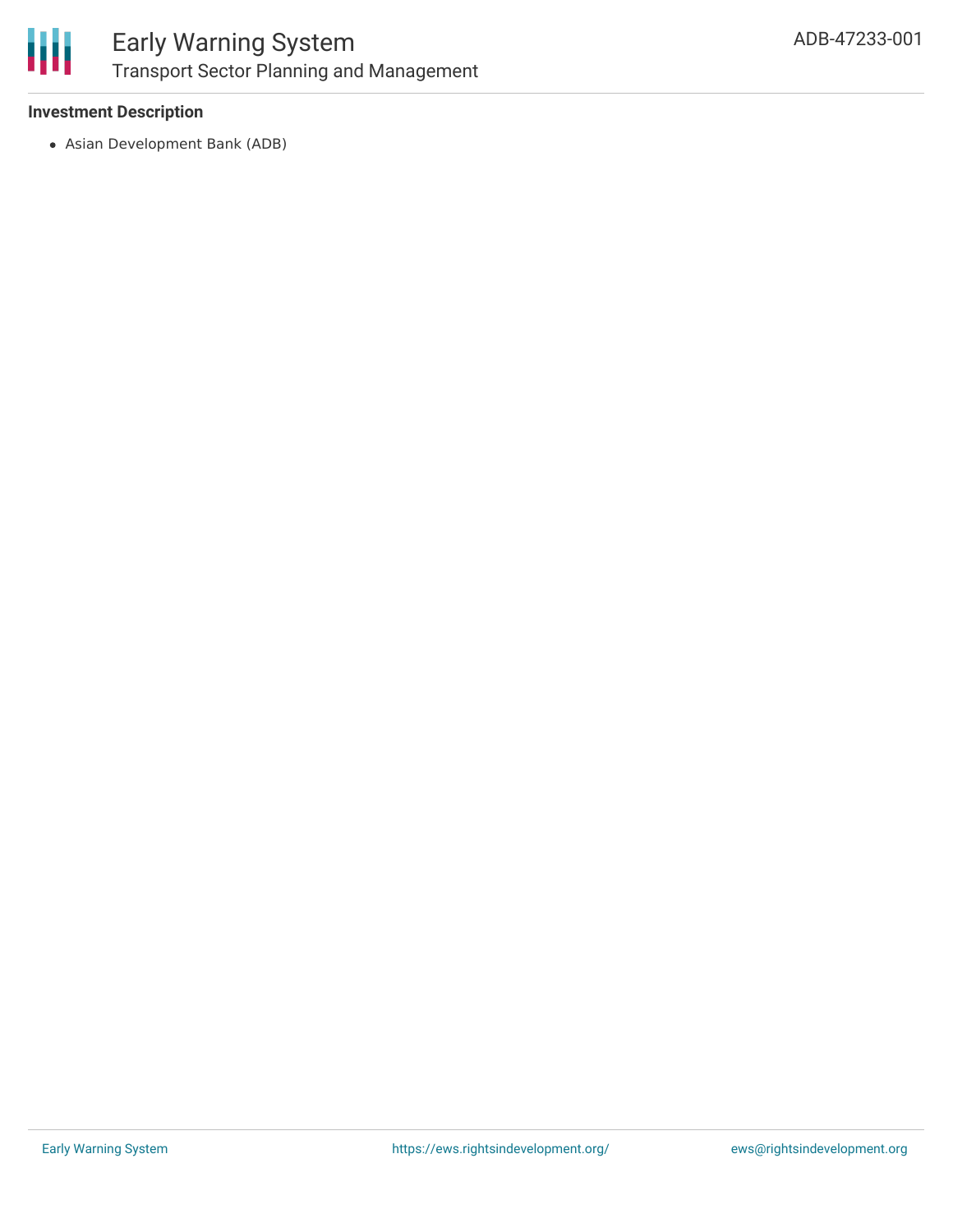

#### **Contact Information**

Project Officer: Ling, David Tai-Wen Pacific Department No contact information provided at the time of disclosure.

#### ACCOUNTABILITY MECHANISM OF ADB

The Accountability Mechanism is an independent complaint mechanism and fact-finding body for people who believe they are likely to be, or have been, adversely affected by an Asian Development Bank-financed project. If you submit a complaint to the Accountability Mechanism, they may investigate to assess whether the Asian Development Bank is following its own policies and procedures for preventing harm to people or the environment. You can learn more about the Accountability Mechanism and how to file a complaint at: http://www.adb.org/site/accountability-mechanism/main